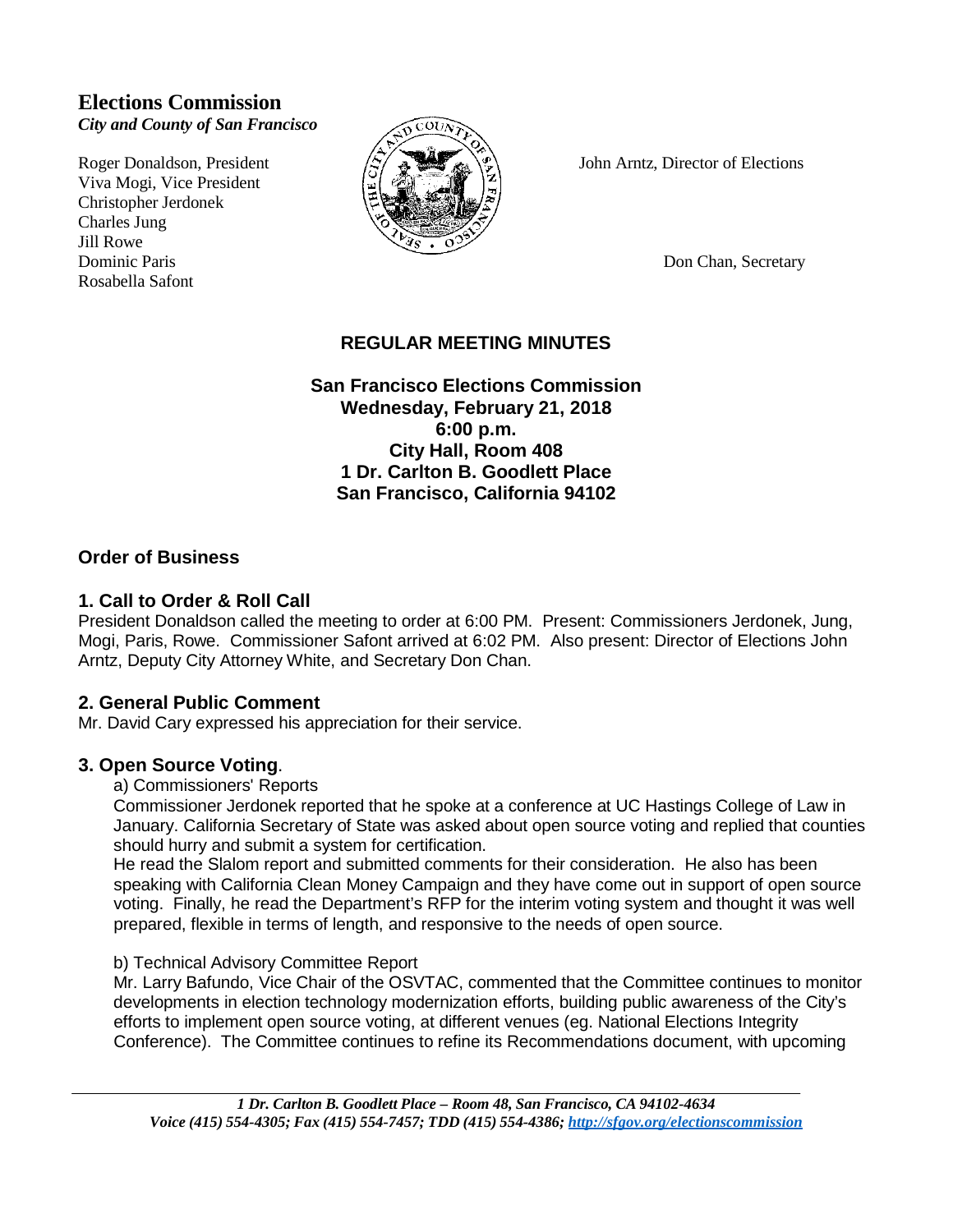discussions on using Agile procurement strategies for managing an effort like this, and security issues.

#### c) Director's Report

Director Arntz stated that he had just received the revised report from Slalom but has not had a chance to review it. There is no set deadline for a final report.

President Donaldson mentioned that in BOPEC there was a discussion about the budgeting process in regards to open source voting system, and that the status of this report wouldn't affect that. Director Arntz said he believes that if any funds are given to this project, that they would most likely be requested by the Mayor's office to COIT.

Asked who has seen the Slalom report, Director Arntz said Matthias Jaime, Director of COIT; Ken Bukowski, Admin. Services; Linda Gerull, CIO, Department of Technology; Commissioner Jerdonek asked Director Arntz if he would have to do a presentation to COIT if the project were to be funded. (Yes).

d) Draft report by Slalom Discussed within part (c) of this item.

### Public Comment

Mr. Brent Turner, CAVO, said the California Clean Money Campaign held a press conference where they publicly endorsed open source voting for the City. He then asked why, given the amount of the contract for the interim voting system (>\$10 million) the LBE condition was waived? The deadline for proposals is very close to the question period (which leaves little time for digesting questions), can it be moved back? Lastly, why is the Slalom report being revised without public participation?

Mr. David Schmidt, California Clean Money Campaign, said they endorse the development of San Francisco's open source paper ballot voting system, and the use of GPL v3 licensing for this system. He then read the press release the organization had released.

Mr. David Cary expressed pessimism for the possibility of funding for open source voting due to the lack of any evidence the topic is on the table with the Mayor's office, COIT or other city agency involved in budgeting.

President Donaldson said the email Mr. Turner mentioned did not have time to get into the evening's agenda packet but will be included in the next month's meeting materials. Also, questions regarding the RFP are not in the purview of the Commission's authority, and should be submitted through the normal RFP process for monitoring of any irregularities.

## **4. Approval of Minutes of Previous Meeting**

Commissioner Paris moved to approve the minutes of the January 17, 2018 Commission meeting, seconded by Commissioner Safont. Upon voice note the motion carried unanimously, 7-0.

## **5. Commissioners' Reports**

Commissioner Paris announced that his term expired in January and he felt that certain factors led him to decide not to request a renewal of his appointment. On a professional level he felt that the goals and objectives he sought when first appointed have in the main been reached and left no further policy matters for him to pursue, and that the work towards open source voting was still paramount in the Commission's vision so he was comfortable leaving that in good hands. There were several personal factors that weighed in: eg. caring for a senior family member, distance of travel (since assuming a job in the south bay, national guard service), so he thanked the Commission for the opportunity of working with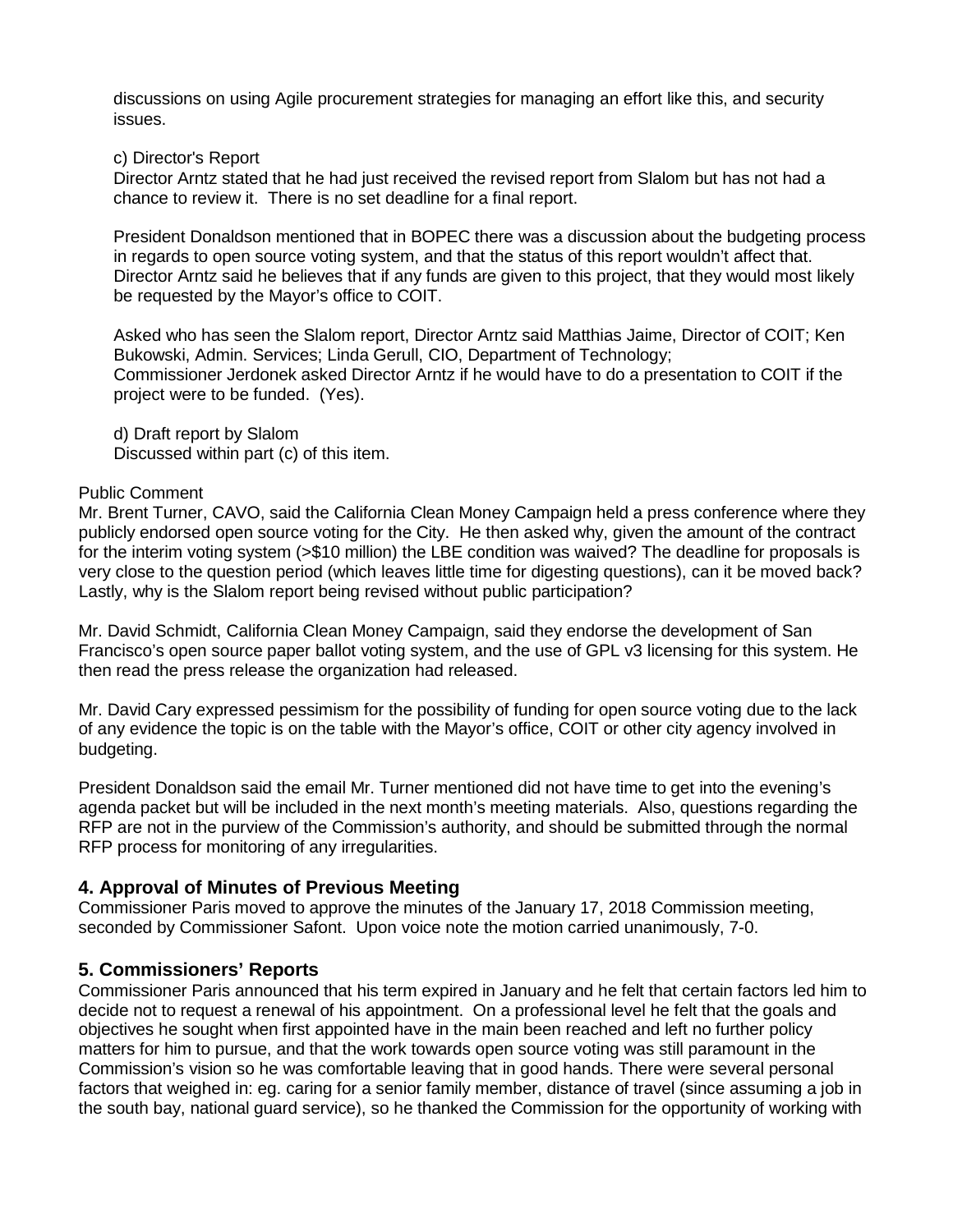them. Commissioner Rowe thanked him for providing "heart" to the Commission's discussions, and wished him well in his future endeavors.

President Donaldson announced that Commissioner Jung had been re-appointed for a second term, and thanked him for his service.

## **6. Director's Report**

Director Arntz pointed out in section 2 there is a statement about Prop N and non-resident voters participating in the November elections. He said Supervisor Fewer tabled the charter amendment so there is no pending legislation that will affect the implementation of Prop N so the Department is moving forward with its implementation.

Director Arntz was asked what specific tasks have to be done for this. He replied that it's an entirely separate election, requiring the separation of documents and personal information from the general voting population, and clear demarcation between ballot types and tabulation of results.

Director Arntz was asked the implications of a citizen voter registering as a non-citizen voter. Director Arntz didn't have details about what would happen to a voter who signs an affidavit that s/he is something s/he is not (citizen claiming 'non', or vice versa). But that person would get the appropriate ballot based on their declaration. He mentioned the option of 'Election Day Balloting' where a person could fill out an affidavit within 15 days of an election and cast a provisional ballot.

Commissioner Jung asked how non-citizens prove their status. Deputy City Attorney White said it is a difficult question that is still being worked on. It has not been fully resolved or settled.

President Donaldson asked the deadline for submissions to the RFP. (February 28, 2018).

#### Public Comment

Mr. David Cary said he was pleased to see language in the RFP that referred to the interim system supporting future open source system demands, and for risk limiting audits. He said that the system should support the printing of a unique ballot ID for scans. He said that whether the 1% manual tallies or risk limiting audits, they should tabulate the actual paper ballot.

Commissioner Jung asked Mr. David Cary if he thought there was anything the Commission wasn't doing but should be(within their purview), in advancing open source voting. Mr. David Cary said that there needs to be the expertise on staff and a dedicated position to oversee the open source voting project fulltime, aside from the Department's responsibilities to carry out elections. He also would like to see a project plan and hoped that the Slalom report might give some basis for the Commission and Department to set guidelines and timelines to move the work ahead.

Mr. Brent Turner, CAVO, thanked Commissioner Paris for his work. He also supported the comments of Mr. David Cary regarding ballot scanning. He also stated that the minutes of the January Commission meeting should reflect that Mr. Jim Soper had accused him of vandalism. He further said that when there is a conflict of interest, those specific bodies that are involved should be identified (eg. Microsoft, Oracle, IDEO). He reiterated that San Francisco needs to hold the beacon for others to follow in bringing open source voting to fruition.

## **7. Review of Department's FY 2018-'19, and 2019-'20 proposed budgets**

President Donaldson reported that the BOPEC reviewed the proposal and said that as a whole they found it positive and reasonable and approved recommending it to the full Commission. President Donaldson pointed out a few highlights: in the Director's summary it shows higher costs in 2019 due to more elections. There is an overlap in budgetary costs for this year and